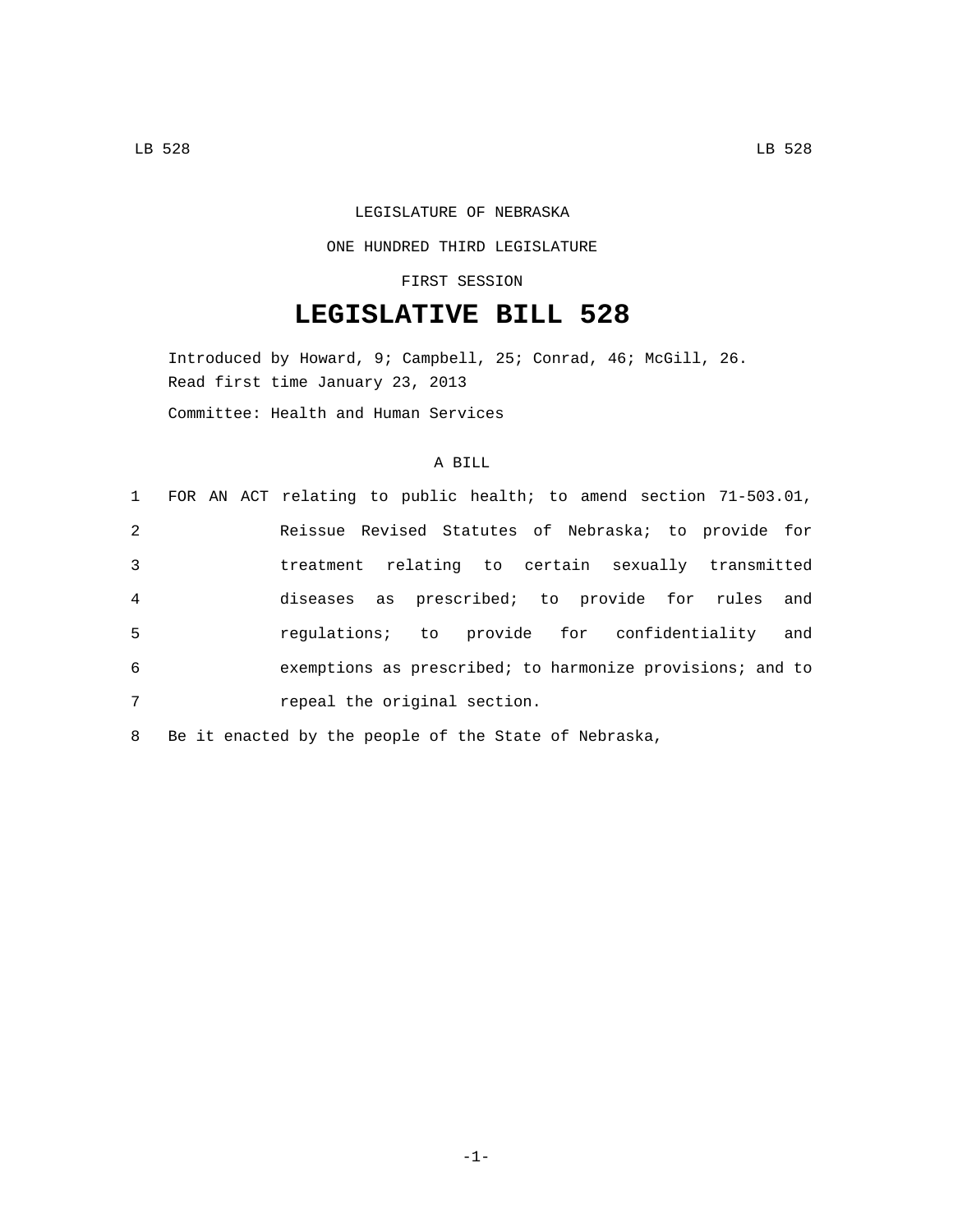| $\mathbf{1}$ | Section 1. If a physician, a physician assistant, or an               |
|--------------|-----------------------------------------------------------------------|
| 2            | advanced practice registered nurse licensed under the Uniform         |
| 3            | Credentialing Act diagnoses a patient as having chlamydia or          |
| 4            | gonorrhea, the physician may prescribe, provide, or dispense and the  |
| 5            | physician assistant or advanced practice registered nurse may         |
| 6            | prescribe prescription oral antibiotic drugs to that patient's sexual |
| 7            | partner or partners without examination of that patient's partner or  |
| 8            | partners. General instructions for use or medication guides, where    |
| 9            | applicable, shall be provided along with additional prescription oral |
| 10           | antibiotic drugs for any additional partner. Such prescription oral   |
| 11           | antibiotic drugs shall be labeled in accordance with section 38-2826. |
| 12           | If the infected patient is unwilling or unable to deliver such        |
| 13           | prescription oral antibiotic drugs to his or her sexual partner or    |
| 14           | partners, such physician may prescribe, provide, or dispense and such |
| 15           | physician assistant or advanced practice registered nurse may         |
| 16           | prescribe the prescription oral antibiotic drugs, for delivery to     |
| 17           | partner if such practitioner has sufficient locating<br>such          |
| 18           | information, by the disease prevention and control staff of the       |
| 19           | Department of Health and Human Services or of a county or city board  |
| 20           | of health, local public health department established pursuant to     |
| 21           | sections 71-1626 to 71-1636, city health department, or local health  |
| 22           | agency or any state or local public official exercising the duties    |
| 23           | and responsibilities of any board of health or health department.     |
| 24           | Sec. 2. The Department of Health and Human Services may               |
| 25           | adopt and promulgate rules and regulations to carry out section 1 of  |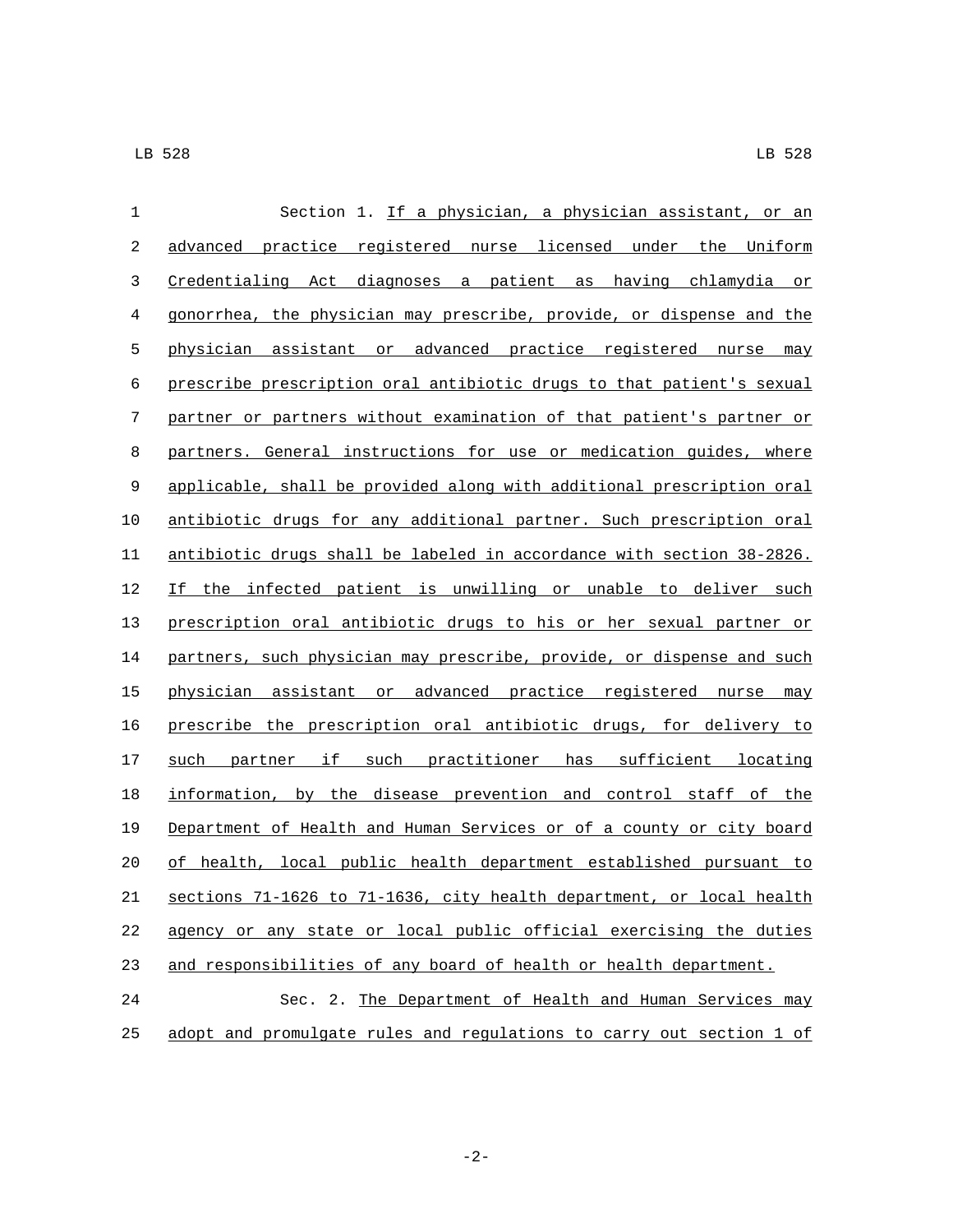1 this act.

 Sec. 3. Section 71-503.01, Reissue Revised Statutes of 3 Nebraska, is amended to read:

 71-503.01 (1) Whenever any statute of the state, any ordinance or resolution of a municipal corporation or political subdivision enacted pursuant to statute, or any rule or regulation of an administrative agency adopted and promulgated pursuant to statute 8 requires allows medical practitioners or other persons to prescribe, provide, or dispense prescription drugs pursuant to sections 1 and 2 of this act or requires medical practitioners or other persons to report cases of communicable diseases, including sexually transmitted diseases and other reportable diseases, illnesses, or poisonings or to give notification of positive laboratory findings to the Department of Health and Human Services or any county or city board 15 of health, local public health department established pursuant to sections 71-1626 to 71-1636, city health department, local health agency, or state or local public official exercising the duties and responsibilities of any board of health or health department, such 19 reports or notifications and the resulting investigations and such prescription, provision, or dispensing of prescription drugs and 21 records pertaining thereto shall be confidential except as provided in this section, shall not be subject to subpoena, and shall be privileged and inadmissible in evidence in any legal proceeding of any kind or character and shall not be disclosed to any other 25 department or agency of the State of Nebraska.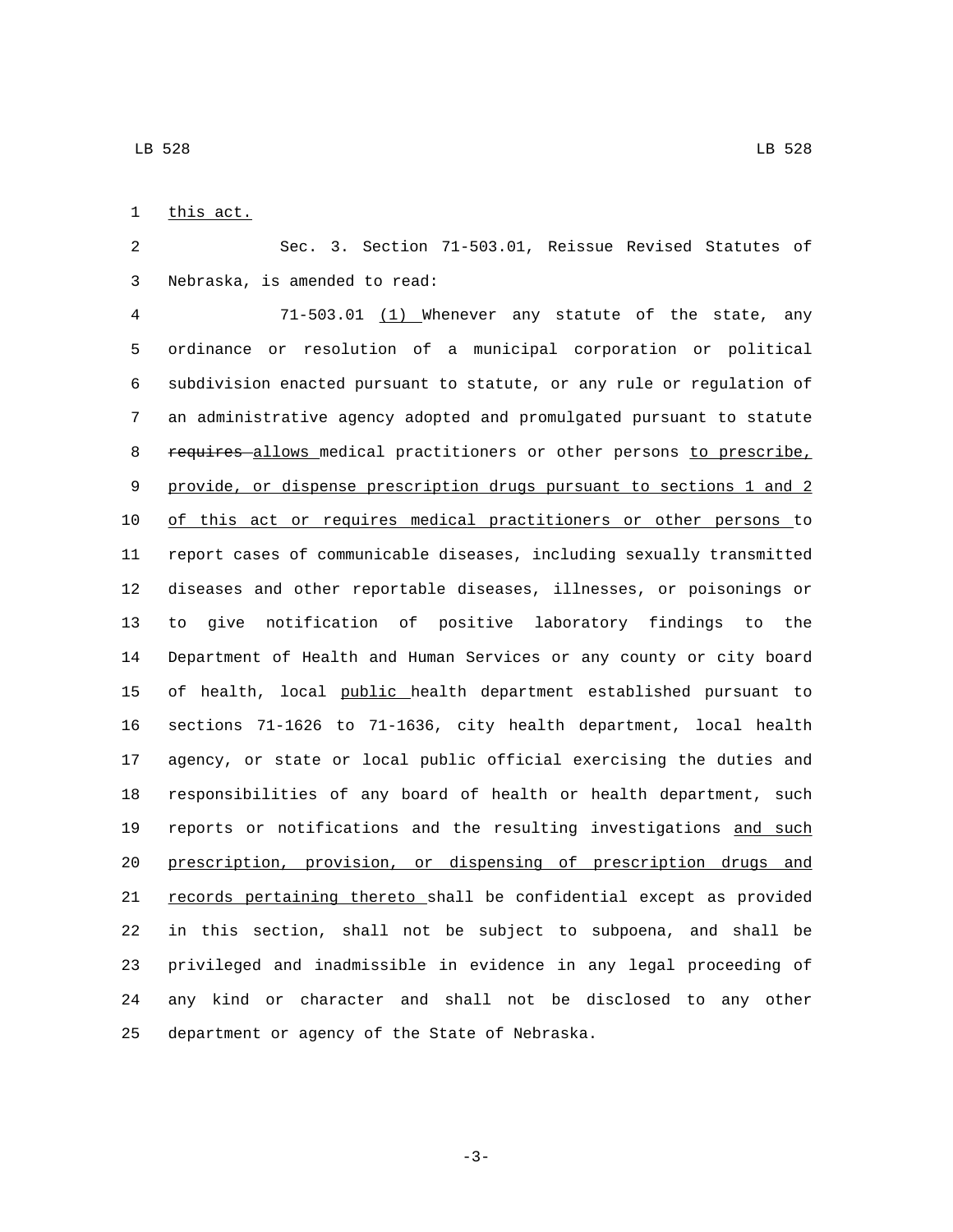(2) In order to further the protection of public health, 2 such reports<sub>1</sub> and notifications, and prescription, provision, or dispensing of prescription drugs may be disclosed by the Department of Health and Human Services, the official local health department, and the person making such reports or notifications to the Centers for Disease Control and Prevention of the Public Health Service of the United States Department of Health and Human Services or its successor in such a manner as to ensure that the identity of any 9 individual cannot be ascertained except as required for delivery of such prescription drugs pursuant to sections 1 and 2 of this act. To further protect the public health, the Department of Health and Human Services, the official local health department, and the person making the report or notification may disclose to the official state and local health departments of other states, territories, and the District of Columbia such reports and notifications, including sufficient identification and information so as to ensure that such 17 investigations as deemed necessary are made.

 (3) The appropriate board, health department, agency, or 19 official may:  $\left(\frac{1}{1}\right)$  (a) Publish analyses of such reports and information reports, information, and the notifications described in subsection (1) of this section for scientific and public health purposes in such a manner as to ensure that the identity of any 23 individual concerned cannot be ascertained;  $(2)$  (b) discuss the 24 report or notification with the attending physician; and  $(3)$  (c) make 25 such investigation as deemed necessary.

 $-4-$